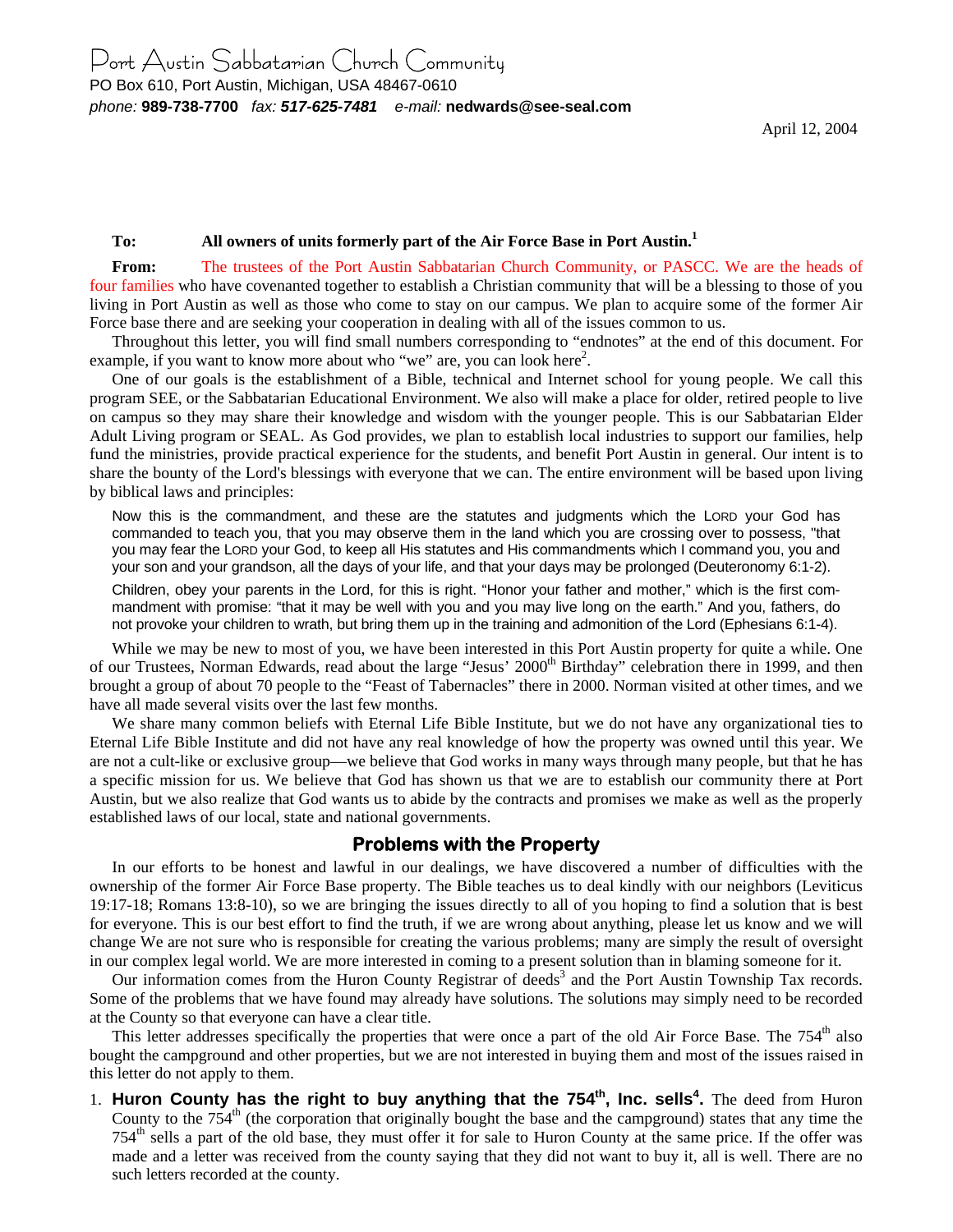- 2. **The Federal Government's "Excess Profit Covenant"<sup>5</sup> .** The Air Force gave the property to the Federal Governments' General Services Administration (GSA), which sold it to Huron County which sold it to 754<sup>th</sup>. Numerous provisions in the Deed from the GSA to Huron County stay with the land, no matter how many sales. One section requires any owners to send the GSA's Chicago office a report each year for three years showing any partial property sales and profits. After three reports are sent, the GSA returns a "free and clear" letter which should be recorded at the County. If the reports were never sent, then the reporting duration continues to extend year by year—till now. Because the property was originally purchased for \$454,000 and Deeds recorded at the County show property sales of \$1.1 Million, **the GSA can claim \$656,000 as excess profit**—unless reports are sent to them documenting some or all of the \$656,000 as allowable expenses. The GSA's powers to recover excess profit are broad, they could tap bank accounts, the property, or other assets. If no reports were filed, then some kind of deal needs to be made with the GSA—some of the property could be donated to avoid excess profit.
- 3. **Condominium associations must be maintained.** Except for "Outlot A" (Windy Hill, gym and bowling alley) and "Outlot B" (the three dormitories together), all of the rest of the properties are in two condominiums: Pleasant View Condominium<sup>6</sup> (the nine houses) and Hillcrest Condominiums of Port Austin<sup>7</sup> (everything else). A "condominium" provides a way to sell individual units when their lot size, utilities and/or streets are not up to State and County standards required for a regular subdivision. Unfortunately, the deeds creating these condominiums have errors and unclear wording that needs to be corrected. By State law, each of these condominiums must have an association that maintains the common areas (nearly all the land area), negotiates necessary **maintenance agreements** on behalf of the owners, collects money for emergencies, etc.

The law requires each property owner to be given a condominium buyer's hand book, a **disclosure statement**<sup>8</sup>, a title insurance policy and other things. This has not been done. It appears that the associations have not met for five years. Their last corporation reports were filed in 1998 and their corporate status is now "automatic dissolution" on the Michigan Bureau of Commercial Services website. None of the real estate attorneys we spoke with have ever heard of any condominium association in this state of dysfunction. The maintenance agreement filed on November 6, 1997, listed the president and vice president of Pleasant View Condominium Association as Darrel J. Heins and Dale Kozlowski. If there are no later records, Mr. Kozlowski is still the president of that association, since he still lives there. We could find no evidence that the Hillcrest Condominiums of Port Austin Association has ever met.

- 4. **Need a new Maintenance Agreement<sup>9</sup>.** The November 6, 1997 maintenance agreement is the only one recorded at the County. It makes the Hillcrest Condominium Association" responsible for **road** maintenance and **water** billing and the  $754<sup>th</sup>$  responsible for **sewer** billing. A Land Contract filed May 15, 1999 transfers the  $754<sup>th</sup>$ <sub>s</sub> **water** supply responsibilities (which are apparently nothing) to Arthur Hawkins, and that contract was assigned to Eternal Life Bible Institute on December 14, 1999. Fortunately, Eternal Life Bible Institute has been maintaining all three, but the **recorded** responsibility rests with the Hillcrest Condominium Association. Unfortunately, this service agreement contains **no signature** on behalf of Hillcrest Condominium Association.
- 5. **Resolution of these problems.** We have no desire to buy your property if you want to keep it. We are operating by selling our personal homes and assets and through small free-will offerings. But we believe it is critical to resolve title and maintenance problems—for all of you and for ourselves. There are several legal ways to do this, but all three of the law firms and the paralegal person we contacted agreed that a peaceful, cooperative resolution would be the least expensive for everyone. There is no government agency that enforces condominium agreements or requires people to fix erroneously recorded information. Without cooperation, these issues can only be cleaned up through lawsuits, which are likely to result in tens of thousands of dollars of additional costs.

We hope that you will return the attached questionnaire and copies of any relevant documents you might have. We will encourage the parties to record at the County any documents that might clear up these title and service problems. Then we will draft agreements to purchase those properties which we can afford, to accept others as offerings, to restart the operation of the condominium Associations, to clear up the title problems, to release each owner from suits over known past problems, and for us to accept maintenance responsibility of the water, sewer and roads at customary rates. Paul Drieman, one of our Trustees, has maintained similar facilities in the past.

We must act quickly as there are related contracts with payments already due. If you are considering working together, please return your questionnaire within the next few days or let us know via phone, fax or e-mail. If you have your own solution for these problems, please let us know. If you do not communicate with us, a court action would be our only remaining way to resolve these issues and we would rather not do that. Thank you for reading!

6. **Document Status.** We are not licensed attorneys and do not give legal advice. Consult a licensed professional if you need legal advice. We write in sincerity, sharing information as guaranteed by our First Amendment.

Signed by: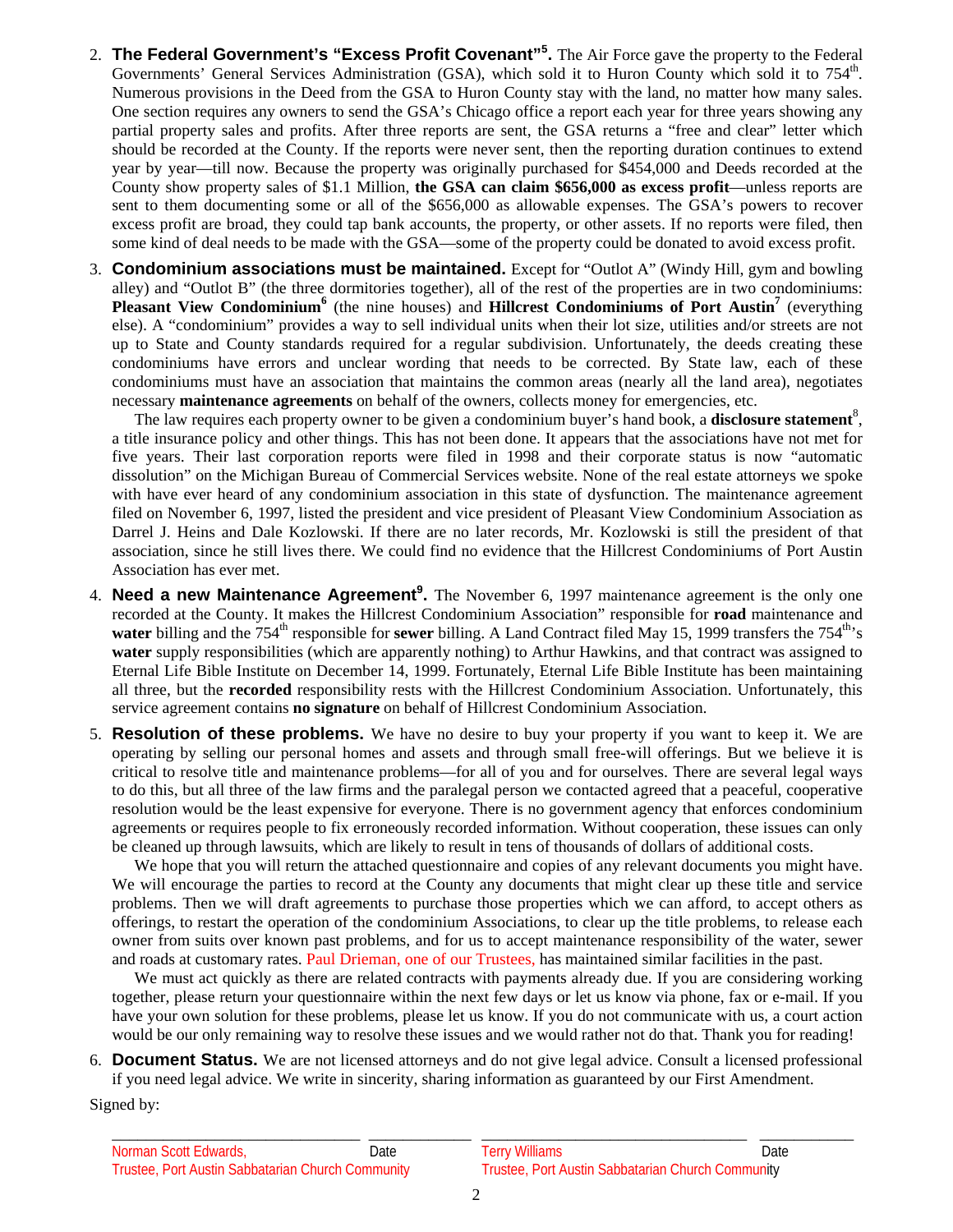# **End Notes**

(The small numbers throughout the above document correspond to the numbered sections below)

## **1 List of People Receiving This Letter**

This these are the units on the old Air Force Base and their current owner or contract holder according to tax records:

### **Unit Owner**

Thisi  $\overline{a}$ 

> Outlot Expansion A Eternal Life Bible Institute Outlot Expansion B Eternal Life Bible Institute Hillcrest Condominium Unit 1 Eternal Life Bible Institute Hillcrest Condominium Unit 2 Schroka, Dennis & Katherine Hillcrest Condominium Unit 3 Pfeilstucker, Keith & Scott Hillcrest Condominium Unit 4 754th Incorporated Hillcrest Condominium Unit 5 Steffler, Stephen M Hillcrest Condominium Unit 6 Pfeilstucker, Keith Hillcrest Condominium Unit 7 Gersch, Daniel K Sr Hillcrest Condominium Unit 8 Gersch, Daniel K & Pamela Hillcrest Condominium Unit 9 Fields, Richard A Hillcrest Condominium Unit 10 Heins, Richard & Arlene T Hillcrest Condominium Unit 11 Viterbo, Anthony Hillcrest Condominium Unit 12 Eternal Life Bible Institute Hillcrest Condominium Unit 13 Viterbo, John & Marjorie M Hillcrest Condominium Unit 14 Eternal Life Bible Institute Hillcrest Condominium Unit 15 Eternal Life Bible Institute Hillcrest Condominium Unit 16 Eternal Life Bible Institute Hillcrest Condominium Unit 17 Eternal Life Bible Institute Hillcrest Condominium Unit 18 Eternal Life Bible Institute Hillcrest Condominium Unit 19 Eternal Life Bible Institute Hillcrest Condominium Unit 20 Eternal Life Bible Institute Hillcrest Condominium Unit 21 Eternal Life Bible Institute Hillcrest Condo Common Areas Eternal Life Bible Institute Pleasant View Condominium Unit 1 Klein, Robert L & Barbara A Pleasant View Condominium Unit 2 Schulz, Elizabeth J Pleasant View Condominium Unit 3 Hawkins, Arthur Pleasant View Condominium Unit 4 Byrne, John P & Katherine J Pleasant View Condominium Unit 5 Kozlowski, Dale & Denise E Pleasant View Condominium Unit 6 Almstadt, Audrey D & Margaret Pleasant View Condominium Unit 7 Heins, Raymond C & Lisa Pleasant View Condominium Unit 8 Rehn, Stephen & Mary Jane Pleasant View Condominium Unit 9 Seale, Kenneth J & Seale A (selling via contract) Babcock, Gary & Lorene

## **2 Who We Are**

Paul Drieman has a family of seven and has maintained buildings and utilities for Child Evangelism Fellowship for 15 years that are very similar to the old Port Austin Air Force Base. He has much experience with pastoral care, producing good results from volunteer church work parties and church group organization.

Norman Edwards, has worked as a Bible teacher for the past 10 years, trusting God to supply the necessary means to take care of his family of six. Most of that support has come through the 2500 readers of his ministry's news letter, *Servants' News.* Before that, he worked for churches for 20 years as a writer, manager, systems analyst and computer programmer. He also bought and sold real estate as a hobby.

Phil Frankford has a family of eight and has worked in many aspects of computers for the past 30 years but is a thorough Bible student as well. In addition to his duties as a Trustee, he will be bringing the businesses he owns to the Port Austin area to supply work and resources for the community.

Terry Williams has a variety of business and Bible study backgrounds and much experience working with a variety of people. He will be heading up the SEAL (elder adult) program.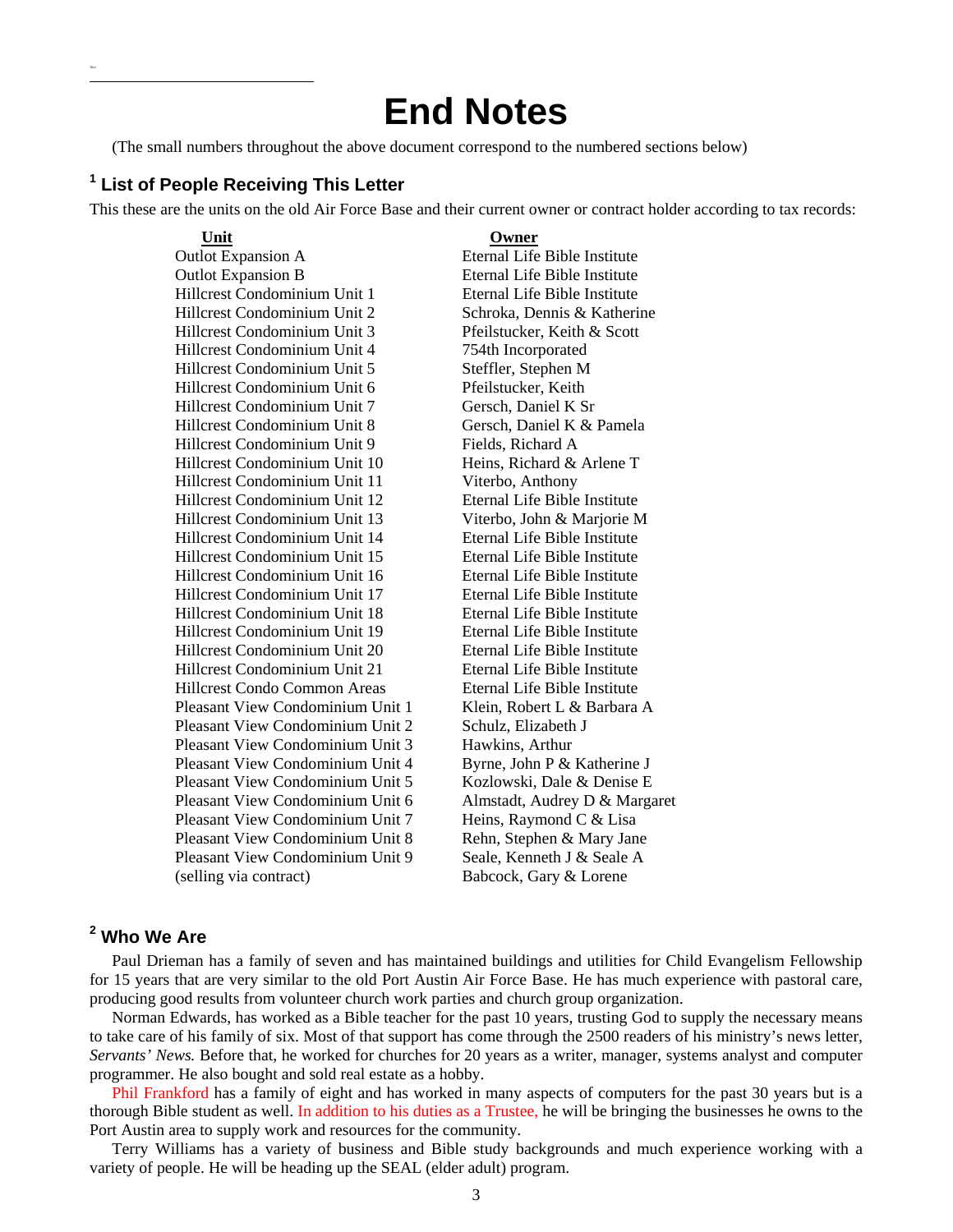## **3 How You Can Get Documents From Huron County**

The recorded documents referred to in this letter are available to anyone at the Huron County Building, Registrar of Deeds, 99 West Soper Road, Bad Axe, Michigan 48413; 989-269-9941. You may view any document there without charge or receive a printed copy for one dollar per page. The staff will fax you pages for the same price, plus a \$3 fax setup charge. All one need do is ask for the document by "Liber and Page" which will be given, below.

## **4 Huron County "First Right of Refusal"**

 $\overline{a}$ 

The **Huron County** Quit-Claim Deed to **the 754th, a Michigan Corporation** for the old Air Force Base (Liber 572, Pages 27 to 29) contains the following paragraph:

Grantee also covenants and agrees that in the event of sale of all or a portion of the above described real property, Grantee will first offer such real property for sale to Huron County on the same terms and conditions as are contained in the proposed sale.

This paragraph only applies to the "grantee", which is **the 754th,** in this case. When any property is sold by them, a written offer should first be made to the Huron County Commissioners, 250 E Huron Ave, Bad Axe, Michigan, USA 48413. The commissioners meet on the second, third and fourth Tuesday of each month and would normally respond to such an offer in writing at the next available meeting. While the chances of Huron County wanting to buy any property are low, giving such a notice, and then recording the County's refusal to buy it is a good way to protect everyone's title. If the 754<sup>th</sup> did this for each of the properties it sold, all future sales of those properties would no longer be affected by the above paragraph.

If the 754<sup>th</sup> actually has letters from Huron County declining to purchase the properties, recording them would solve the problems. If no such letters exist, then those who own the properties need to realize that Huron County, at any time, might demand to buy any or all of the properties sold by the  $754<sup>th</sup>$  on their original terms—the county is not bound to pay for any improvements that have been made since the sale. However, since the  $754<sup>th</sup>$  issued Warranty Deeds to most property buyers (a Warranty Deed "warrants" good title), anyone losing money due to Huron County exercising its option to purchase could attempt to recover their losses from the  $754<sup>th</sup>$ . It is also possible that title insurance would cover their losses—though a careful reading of the Title policy would be required to determine if it specifically excludes this type of problem.

If there are no letters from Huron County releasing buyers of this option, those who have purchased the properties may find it advantageous to obtain a "release" from Huron County—a paper stating that they will not exercise their right to purchase these properties. It might be easiest to negotiate this as a group.

We obtained this information from the county without revealing the property in question to the Huron County Commissioners. They are probably not aware of the issue at all right now.

## **5 The General Services Administration's "Excess Profit Clause"**

The Quit-Claim Deed from Huron County to the 754<sup>th</sup> (Liber 572, Pages 27-29) contains this significant paragraph:

NOTE: By acceptance of this Deed, Grantee [the 754<sup>th</sup>] acknowledges that it is aware of all of the terms and conditions contained in the Quit-Claim Deed from the United States of America to Huron County dated February 28, 1992, and recorded at Liber 572, page 8, Huron County Records. Grantee, by acceptance of this Deed, agrees to be bound by all the terms, conditions and covenants contained herein.

The 754<sup>th</sup> agree to be bound by several things. The main part of the Quit-Claim Deed from the GSA to Huron County (Liber 572 pages 8-25) is 19 pages including exhibits. Some important points about the land include 1.5 acres reserved for roadways and 9.6 acres reserved for drainage of various kinds. Out of the 40.8 acres of total land, only 29.7 is buildable. There are also requirements to avoid various kinds of discrimination and a disclaimer stating that the government does not claim to have cleaned up all the asbestos.

But most important is the following section which applies to the 754<sup>th</sup> and all who purchase from it. While it **starts by mentioning a "three year period", a later paragraph shows that the time period is extended indefinitely if no reports are submitted to the GSA.** Evidence that these reports have been submitted should be filed in the Huron County deed records, but we could not find any. The Excess Profits Covenant of the deed is reproduced below. The "Grantor" is the General Services Administration (GSA) of the United States of America. (They received the property from the Air Force.) The "Grantee" is Huron County, but all of these restrictions pass on to the  $754<sup>th</sup>$  and then to anyone else who may purchase from them.

EXCESS PROFITS COVENANT. This covenant shall run with the land for a period of three years from the date of conveyance. With respect to the Property described in this deed, if at any time within a three-year period from the date of transfer of title by the Grantor, the Grantee, or its successors or assigns, shall sell or enter into agreements to sell the Property, either in a single transaction or in a series of transactions, it is covenanted and agreed that all proceeds received or to be received in excess of the Grantee's or a subsequent seller's actual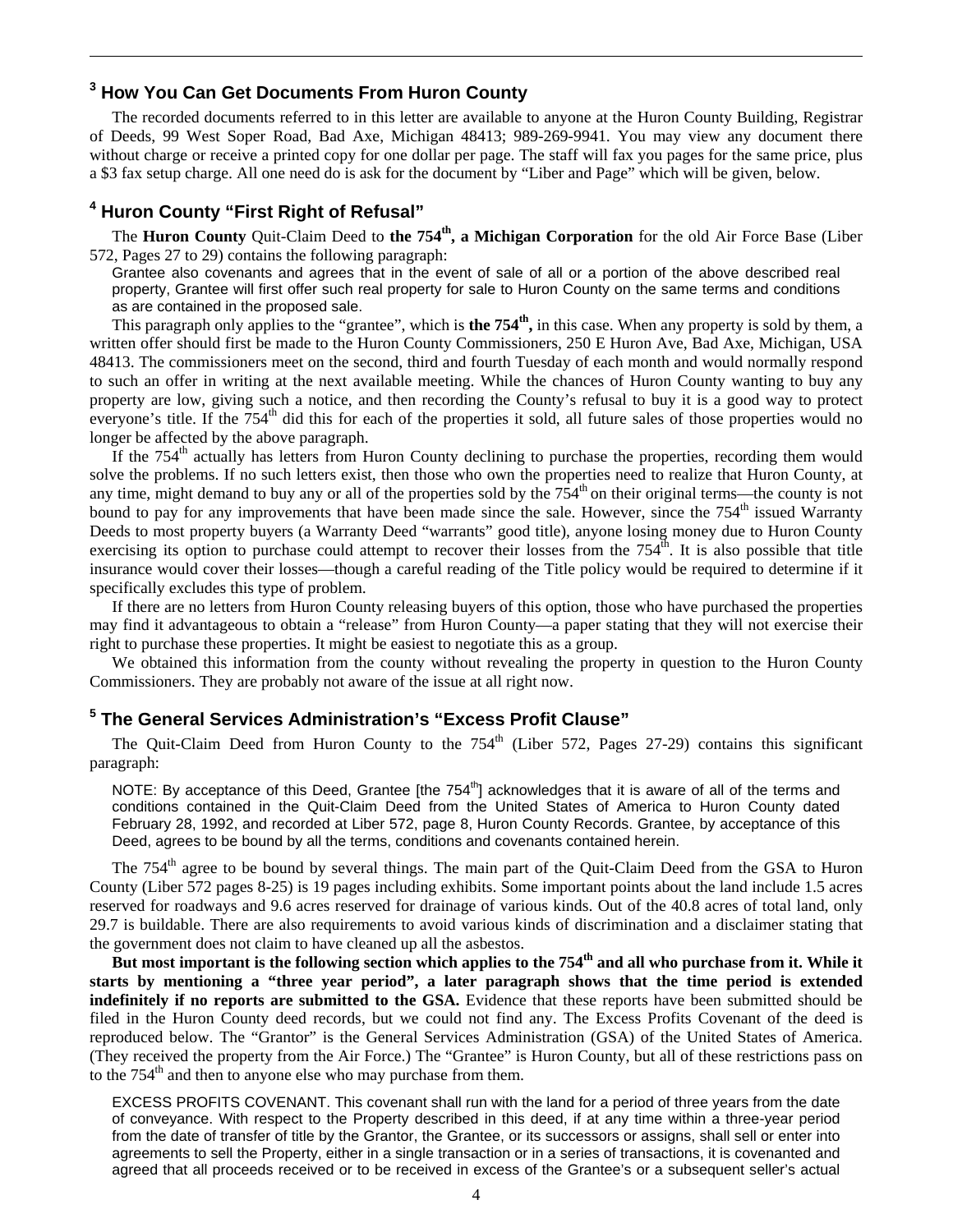allowable costs will be remitted to the Grantor. In the event of a sale of less than the entire Property, actual allowable costs will be apportioned to the Property based on a fair and reasonable determination by the Grantor.

 a. For the purposes of the covenant, the Grantee's or a subsequent seller's allowable costs shall include the following;

1. The purchase price of the real Property;

 $\overline{a}$ 

 2. The direct costs actually incurred and paid for improvements which serve only the Property, including road construction, storm and sanitary sewer construction, other public facilities or utility construction, building rehabilitation and demolition, landscaping, grading, and other site or public improvements;

 3. The direct costs actually incurred and paid for design and engineering services with respect to the improvements described in Paragraph (a) 2 of this section; and

 4. The finance charges actually incurred and paid in conjunction with loans obtained to meet any of the allowable costs enumerated above.

 b. None of the allowable costs described in paragraph **a** of this section will be deductible if defrayed by Federal grants or if used as matching funds to secure Federal grants.

 c. In order to verify compliance with the terms and conditions of this covenant, the Grantee, or its successors or assigns, shall submit an annual report for each of the subsequent 3 years to the Grantor on the anniversary date of this deed. Each report will identify the Property involved in this transaction and will contain such of the following items of information as are applicable at the time of submission:

1. A description of each portion of the Property that has been resold;

- 2. The sale price of each such resold portion;
- 3. The identity of each purchaser;
- 4. The proposed land use; and
- 5. An enumeration of any allowable costs incurred and paid that would offset an realized profit.

 If no resale has been made, the report shall so state. Failure to file timely reports will extend the operation of this covenant for an additional one-year period for each late or omitted report.

 d. The Grantor may monitor the Property and inspect records related thereto to ensure compliance with the terms and conditions of this covenant and may take any actions which it deems reasonable and prudent to recover any excess profits realized through the resale of the Property.

Without revealing the location of the property, we contacted the Chicago office of the General Services Administration (GSA) and found the Excess Profits Covenant to be a standard feature of their land sales since 1986. The GSA indicated that after a buyer sends them the three annual reports, they would normally issue a "free and clear" letter to the buyer, which they should record in their county, showing that this Covenant had been satisfied, clearing the title of the property. According to the paragraph just before paragraph "d" above, if no reports are submitted, the **time period continues to extend for a year**. In other words, it stays open forever until three successive reports are filed. The GSA representative also stated that their internal personnel changes can sometimes cause a case to be dropped for a specific property, but that it might be discovered later.

A sample Excess Profits Covenant is document in Federal Property Management Regulations (41 CFR Part 101- 47**.4908) and is almost identical to the one above, except that the sentence extending the covenant for each late report was added. Because it is not in the sample and not in all Federal land sales agreements may explain why it may not be uniformly understood or enforced. Nevertheless, this sentence is binding as the 754th agreed to it by accepting the Deed.**

**If** the 754th actually sent the required reports to the GSA or if they received a "free and clear" letter, **all that needs to be done is to file them with Huron County and this aspect of the title is secure.** On the other hand, **if no reports were ever filed and no letter received, the 754th and subsequent owners of the property can be facing a lot of trouble.** The property may never be clear of the covenant until all three reports are filed. Our research indicates that land statutes of limitations do not apply to government land in Michigan. The only way to clear it is to file three reports over the space of three years, or to negotiate a release with the GSA, if that is possible. But unless the \$656,000 difference between sold properties (\$1,100,000) and original price (\$454,000) can be shown to be expenses, then the GSA may try to collect some of the \$656,000 from existing owners.

According to paragraph "d", above. the GSA "may take any actions which it deems reasonable and prudent to recover any excess profits". These actions would include seizing bank accounts, land or other assets of anybody owning some of the original property, though the 754<sup>th</sup> is probably the most likely target. People other than the  $754<sup>th</sup>$ may be covered by title insurance, but a careful reading would be required to make sure that they are covered. We cannot know the best way to resolve this until we have all the facts, but it cannot be ignored by anyone holding title to this property.

## **6 Pleasant View Condominium Association Must be Maintained**

Pleasant View Condominium Association was created by a Master Deed, Condominium Bylaws, and subdivision plan recorded with Huron County on October 21, 1994 (Liber 626, pages 219-241). It includes the nine smaller houses on the northeast side of the property. Everyone owning such a unit is automatically a member of the